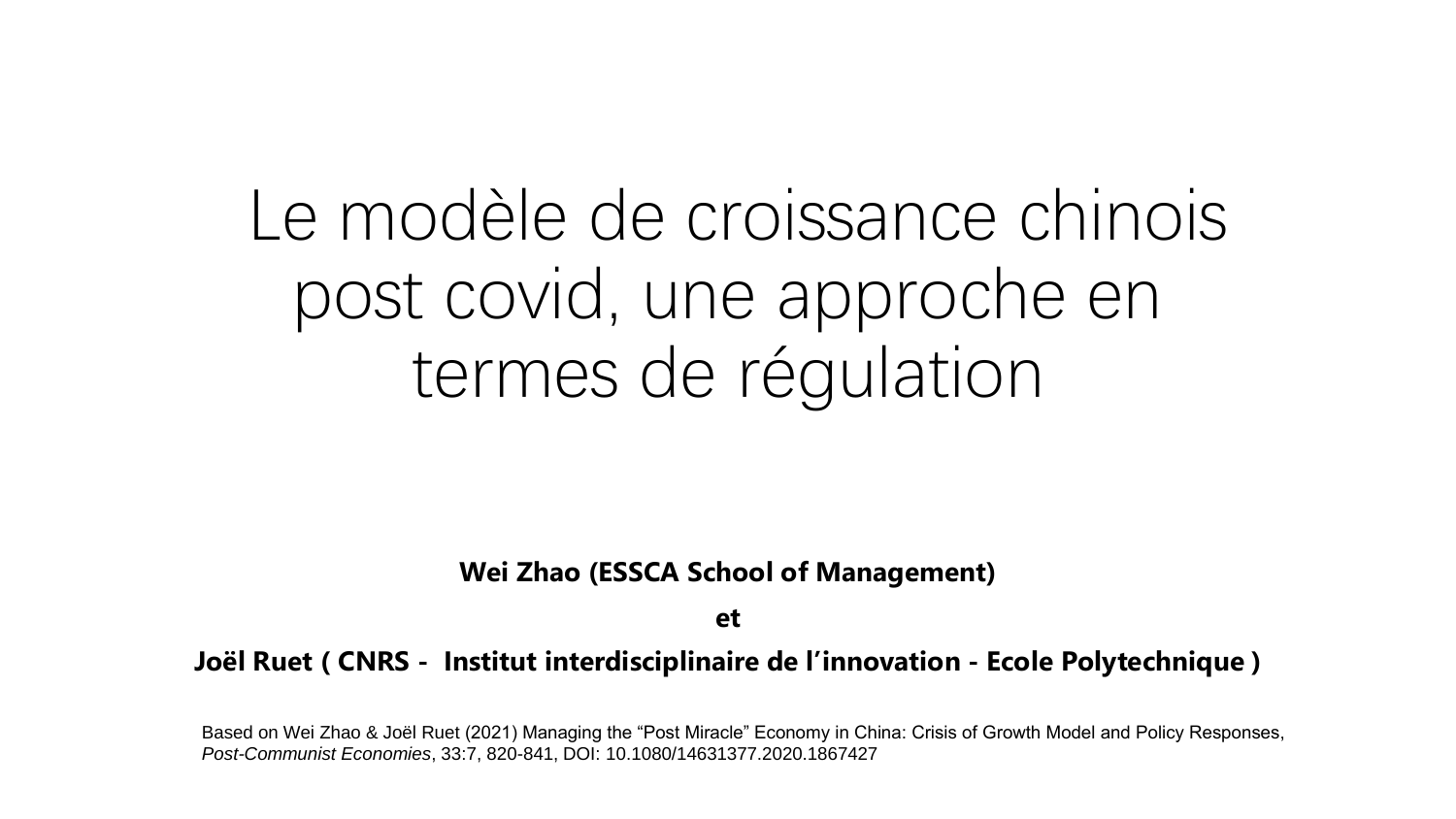# Table of content

- 1. China's government-managed market economy
- 2. Approach of Regulation Theory
- 3. Growth pole: What is a "regime of accumulation" in China?
- 4. Regime of export-manufacturing
- 5. Regime of infrastructure-investment
- 6. The deviated regime of properties-financial assets investment
- 7. The rising problem of digital platform regime
- 8. The mid-term desire for intelligent manufacturing regime
- 9. The short-term challenge of export-manufacturing regime
- 10. Post Covid: China's growth model at crossroad

**Methodology**

**Empirical Analysis**

**Conclusion**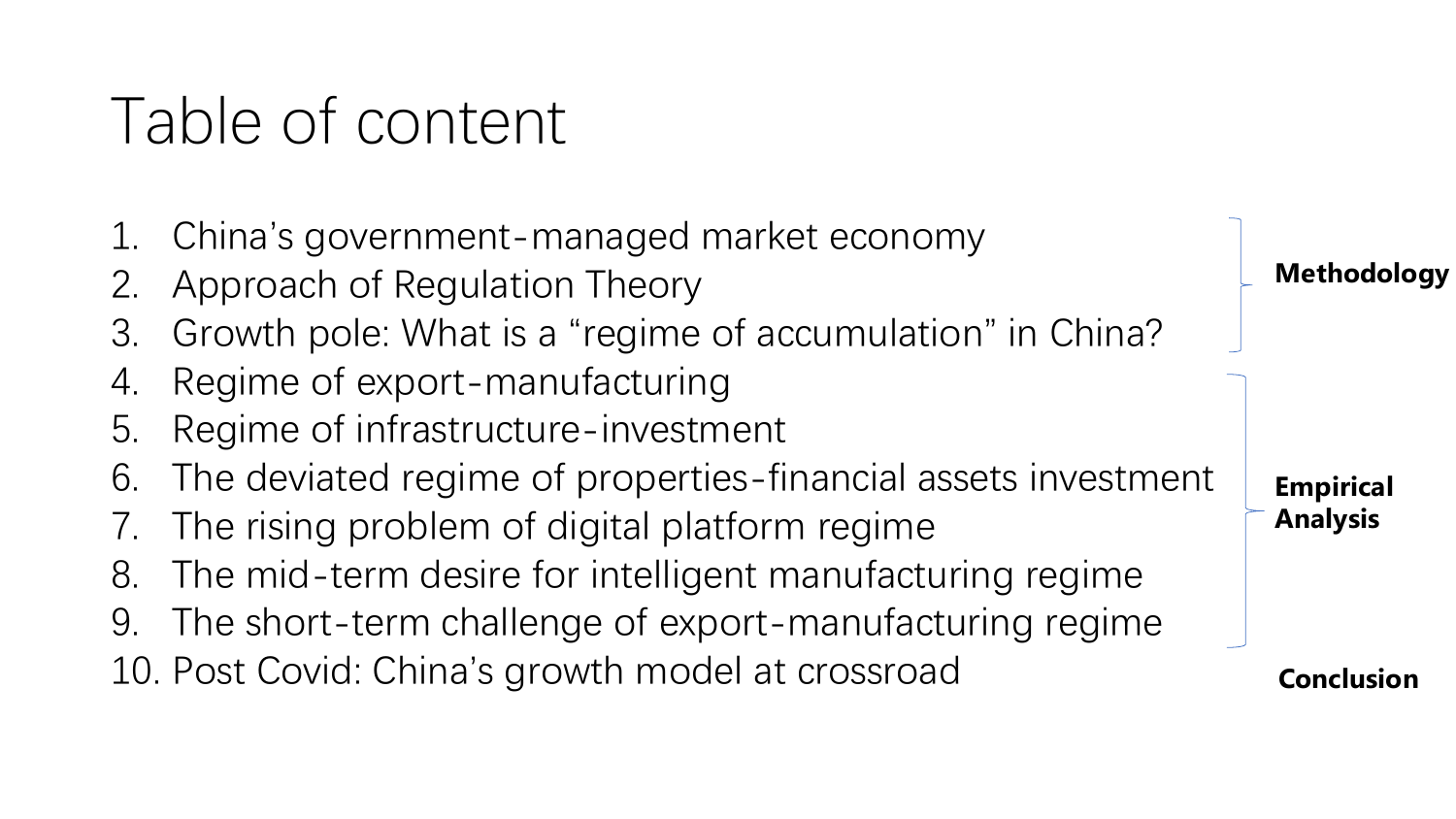### 1. China's government-managed market economy

Discretionary power to manage all aspects (money, SOE, private firms, market regulation, trade, capital, etc.)

Government / State

Core mission or task (as "developmental State")

**Identify, design, cultivate, construct, craft, and support** an assemble of mechanisms of economic growth which infuse dynamics to the society and economy: **"growth engine", "development dynamic source", "growth pole", "growth mode", "pillar industries", "dominant sector", "development main force"**

= entrepreneur, corporation CEO

= mobilizing and organizing resources

= new project, most profitable strategic business unit (SBU)

= gaining profit as result from operation

Chinese Economy / Society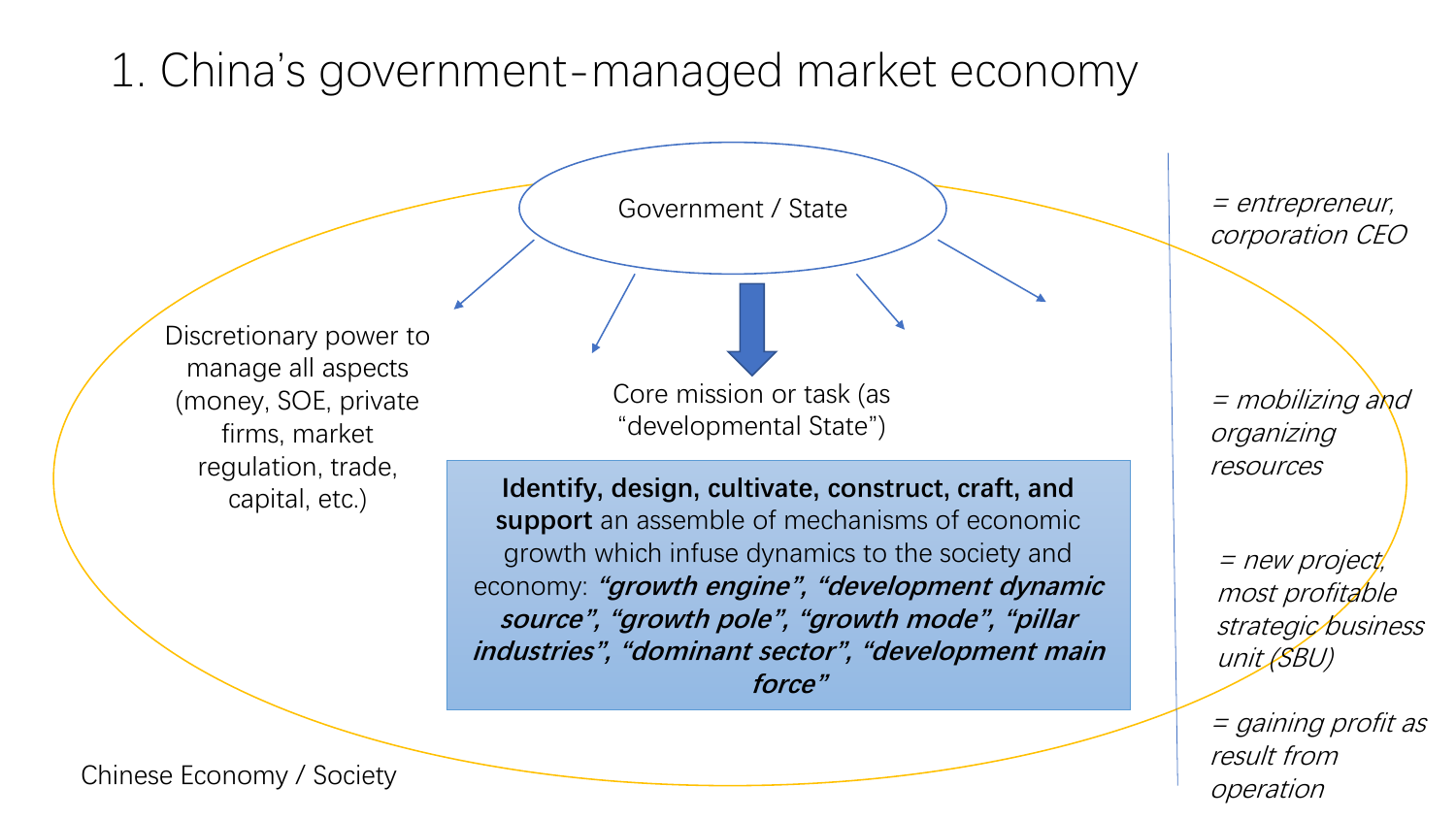



#### 2. Approach of Regulation Theory **Economy is a series of specific techno-economic processes of history, composed by particular events in a society**

Modes of regulation: L'ensemble des mécanismes qui  $\Omega$ permettent aux formes institutionnelles a priori indépendantes de former un système

**Accumulation regime**: : les mécanismes qui permettent la poursuite de la croissance économique

| <b>Great surge of development</b><br><b>Core country</b>                                                                             | Techno-economic paradigm<br>'Common-sense' innovation principles                                                                                                                                                                                                                                                                                                                                                                                                                       |  |
|--------------------------------------------------------------------------------------------------------------------------------------|----------------------------------------------------------------------------------------------------------------------------------------------------------------------------------------------------------------------------------------------------------------------------------------------------------------------------------------------------------------------------------------------------------------------------------------------------------------------------------------|--|
| FIRST: From 1771<br>The 'Industrial Revolution'<br><b>Britain</b>                                                                    | <b>Factory production</b><br><b>Mechanization</b><br>Productivity/time keeping and time saving<br>Fluidity of movement (as ideal for machines with water -power and<br>for transport through canals and other waterways)<br><b>Local networks</b>                                                                                                                                                                                                                                      |  |
| SECOND: From 1829<br>Age of Steam and Railways<br>In Britain and spreading to<br><b>Continent and USA</b>                            | Economies of agglomeration/ Industrial cities/ National markets<br>Power centres with national networks<br>Scale as progress<br>Standard parts/machine -made machines<br>Energy where needed (steam)<br>Interdependent movement (of machines and of means of transport)                                                                                                                                                                                                                |  |
| THIRD: From 1875<br>Age of Steel, Electricity and<br><b>Heavy Engineering</b><br><b>USA and Germany overtaking</b><br><b>Britain</b> | <b>Giant structures (steel)</b><br>Economies of scale of plant/vertical integration<br>Distributed power for industry (electricity)<br>Science as a productive force<br>Worldwide networks and empires (including cartels)<br>Universal standardisation<br>Cost accounting for control and efficiency<br>Great scale for world market power/ 'small' is successful, if local                                                                                                           |  |
| FOURTH: From 1908<br>Age of Oil, the Automobile and<br><b>Mass Production</b><br>In USA and spreading to Europe                      | Mass production/mass markets<br>Economies of scale (product and market volume)/horizontal<br>integration<br>Standardisation of products<br>Energy intensity (oil based)<br>Synthetic materials<br>Functional specialisation/ hierarchical pyramids<br>Centralisation/ metropolitan centres -suburbanisation<br>National powers, world agreements and confrontations                                                                                                                    |  |
| FIFTH: From 1971<br>Age of Information and<br><b>Telecommunications</b><br>In USA, spreading to Europe and<br>Asia                   | Information-intensity (microelectronics-based ICT)<br>Decentralised integration/network structures<br>Knowledge as capital / intangible value added<br>Heterogeneity, diversity, adaptability<br>Segmentation of markets/ proliferation of niches<br>Economies of scope and specialisation combined with scale<br>Globalisation/ interaction between the global and the local<br>Inward and outward cooperation/clusters<br>Instant contact and action / instant global communications |  |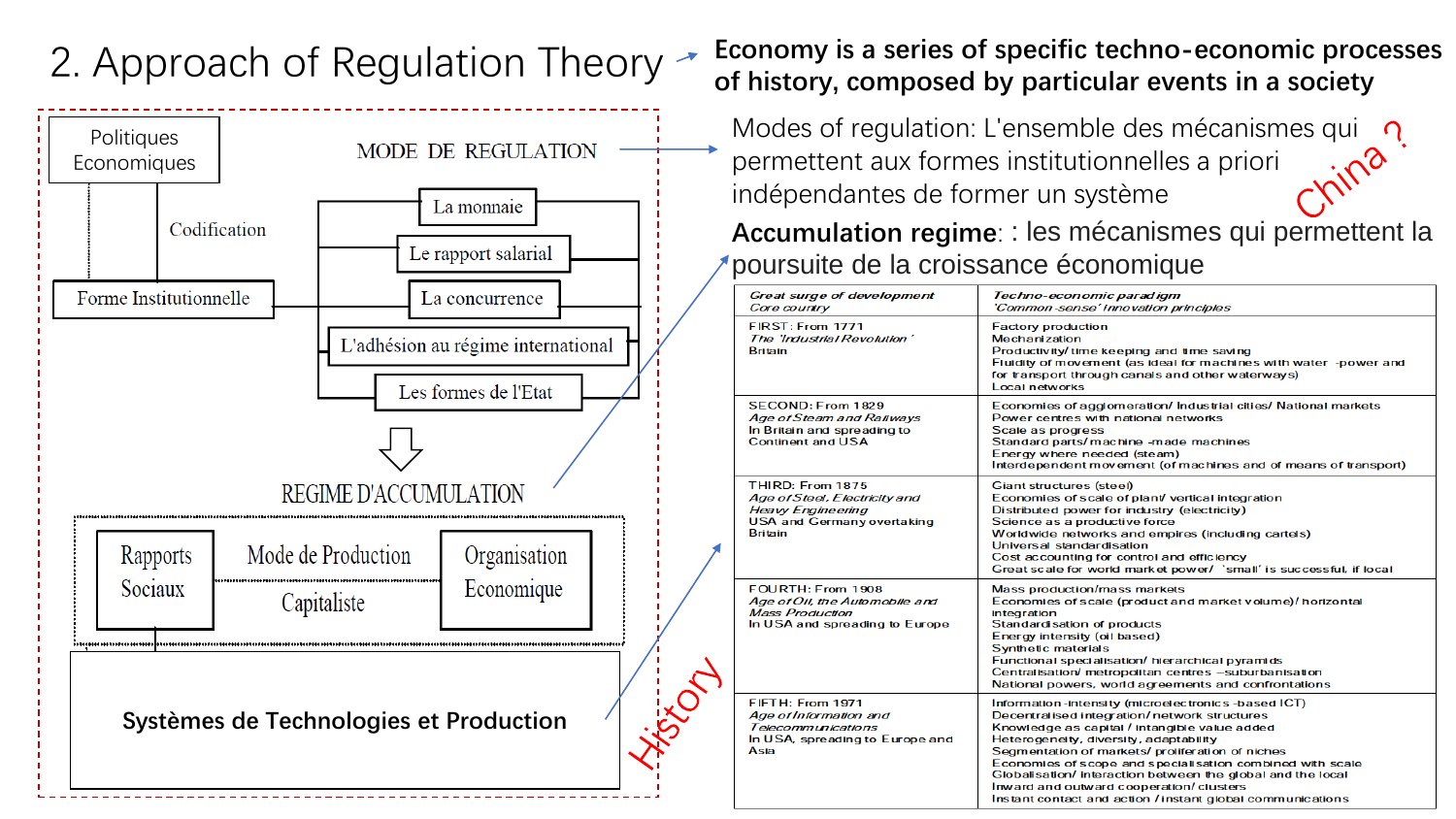## 3. "Economic growth pole": What is a "regime of accumulation" in China?

- 1. A series of interrelated economic activities, often an industry, a sector, a cluster, a region, a techno-economic complex, or a value chain, etc.
- 2. Corresponding to the activities, specific resources combination mode, including capital, labor, equipment, land, raw materials, and organization, etc.
- 3. Related capital and money circulation flow and the corresponding institutional arrangement which provides enough incentive to repeat capital accumulation and circular investment processes so that the system can be reproduced.
- 4. As a regime of accumulation: government can get economic and fiscal benefits, the whole society can get (spilled over) economic and social benefits, and in turn can provide governance legitimacy. (stability, GDP, income, etc.)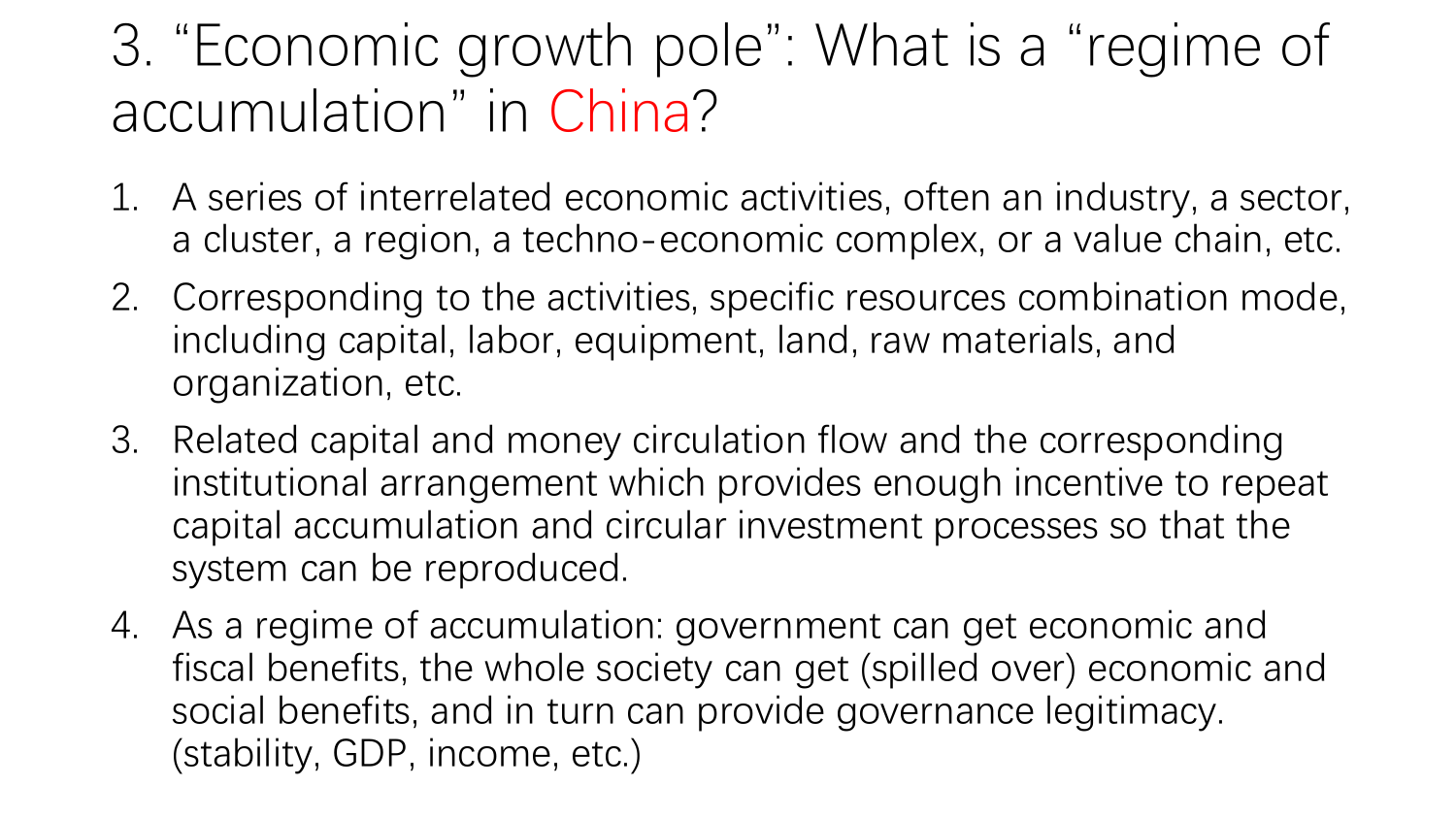# 4. Regime of export-manufacturing (since 1980s)

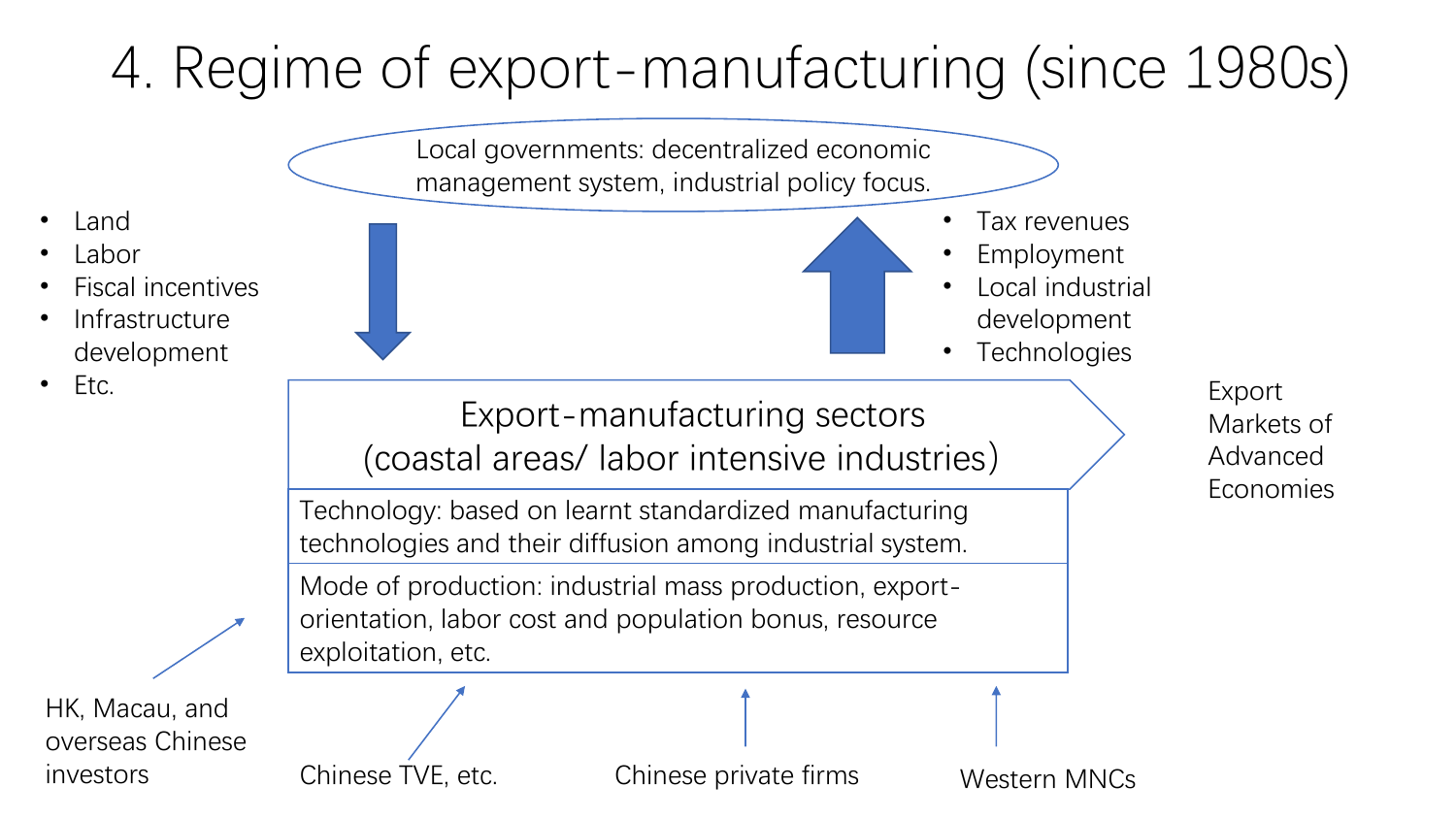**China's Accumulation Regimes (1)**

| <b>Period</b>                             | <b>Policy</b>                                                                                                                                                                                                           | <b>Accumulation Regime</b><br>Export-production capital accumulation                                                                                                                                                                                                                                                                                                                                                                                                      |
|-------------------------------------------|-------------------------------------------------------------------------------------------------------------------------------------------------------------------------------------------------------------------------|---------------------------------------------------------------------------------------------------------------------------------------------------------------------------------------------------------------------------------------------------------------------------------------------------------------------------------------------------------------------------------------------------------------------------------------------------------------------------|
| $1978 - 2008$<br>(factor-driven<br>stage) | Localized industrial<br>policies<br>Contractionary<br>macroeconomic<br>policy<br>Export-promotion<br>policy<br>Technology-<br>importation and<br>transformation policy<br>FDI attraction policy<br>Decentralized fiscal | Standardized and large-scale production<br>technologies<br>Industrialization through export-oriented<br>manufacturing;<br>Industrial firms took use of China's surplus<br>labor from rural areas and constructed low-cost<br>advantage;<br>The export to international markets and foreign<br>direct investment in China brought in large<br>amount of foreign exchange;<br>The Chinese foreign exchange regime<br>$\bullet$<br>increased simultaneously national foreign |
|                                           | system<br>Loose regulation on<br>labor (Labor Law<br>revised in 2007)                                                                                                                                                   | reserves and domestic currency supply;<br>Governments invested heavily in infrastructure<br>and land development to support<br>manufacturing;<br>Formulation a techno-economic paradigm with<br>$\bullet$<br>manufacturing system as its core part and<br>relevant social system depressed.                                                                                                                                                                               |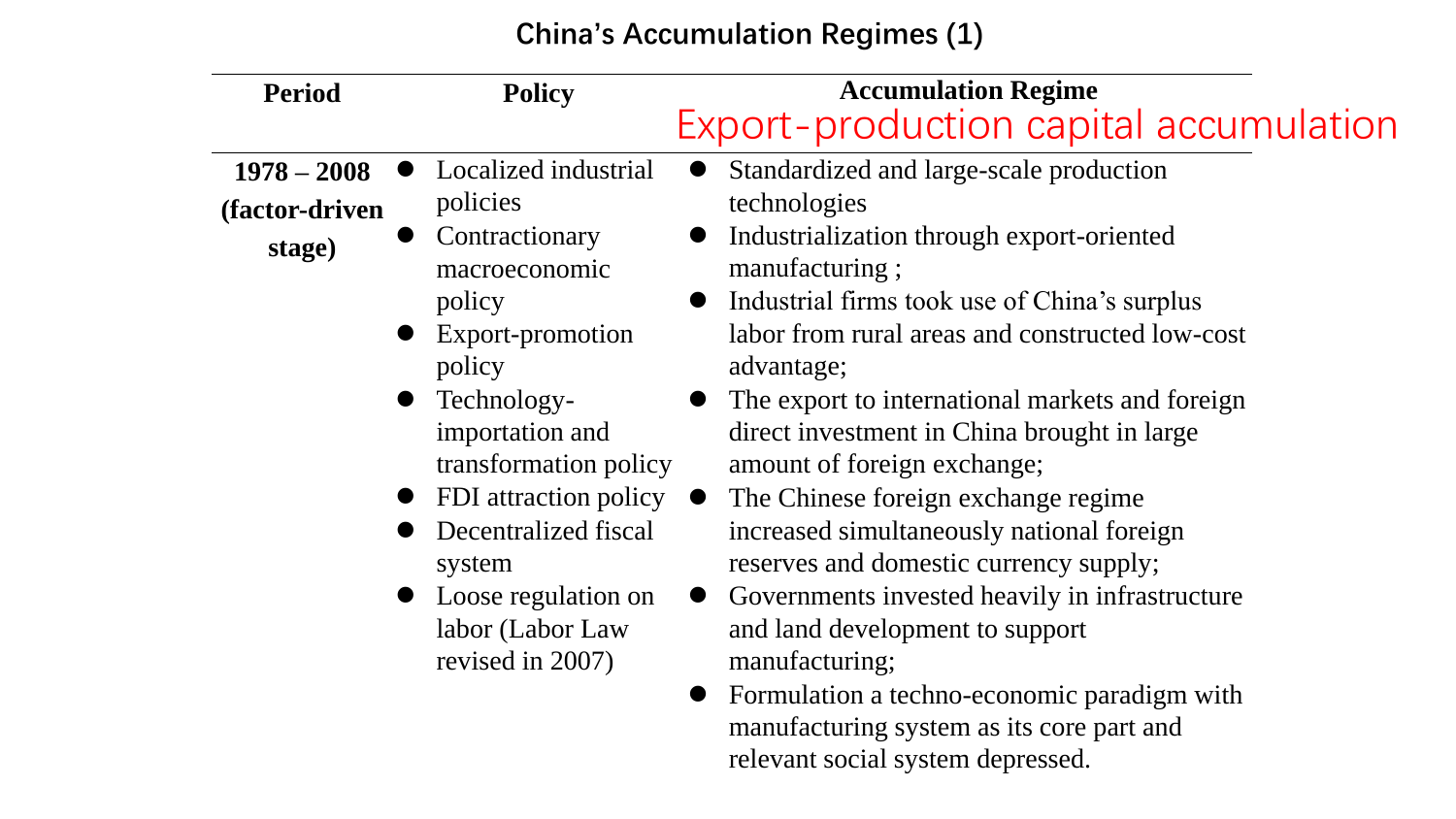### 5. Regime of infrastructure investment (since 2008)

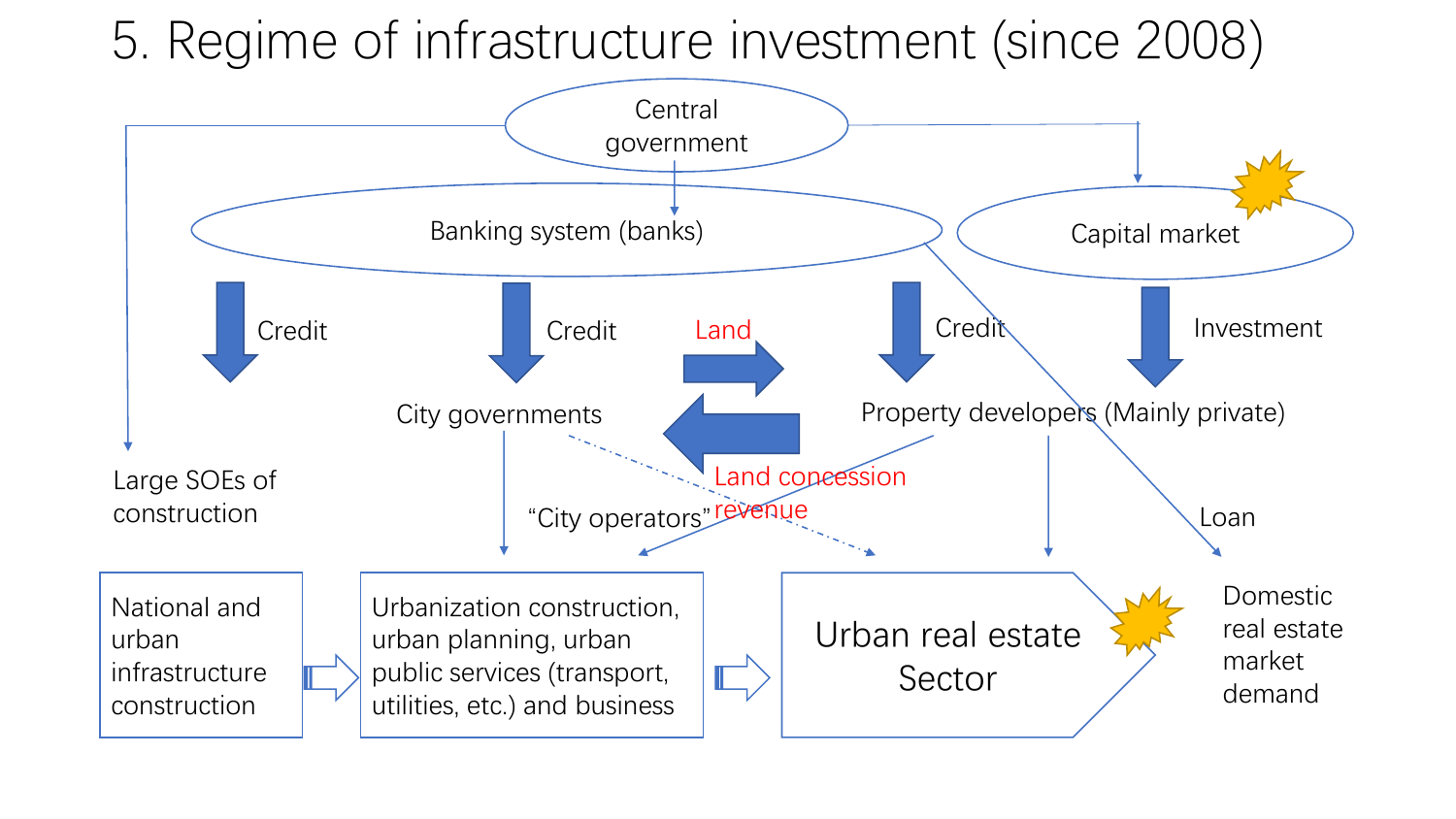#### **China's Accumulation Regimes (2)**

| <b>Period</b>                               | <b>Policy</b>                                                                                                                                                                                          | <b>Accumulation Regime</b><br>Infrastructure-investment capital accumulation                                                                                                                                                                                                                                                                                                                                                                        |
|---------------------------------------------|--------------------------------------------------------------------------------------------------------------------------------------------------------------------------------------------------------|-----------------------------------------------------------------------------------------------------------------------------------------------------------------------------------------------------------------------------------------------------------------------------------------------------------------------------------------------------------------------------------------------------------------------------------------------------|
| after 2008<br>(investment-<br>driven stage) | Centralized<br>macroeconomic<br>management<br>system<br>Manipulating<br>macroeconomic<br>variables such as<br>trade, investment,<br>and consumption<br>Expansionary<br>monetary and<br>fiscal policies | • The 2008 crisis and decrease of export<br>market slowed down the catch-up of<br>manufacturing sectors in global value<br>chain;<br>• Government reacted by expansionary<br>fiscal and monetary policy, and injected<br>excessive liquidity in the economy;<br>Industrial system became unattractive for<br>investment, due to rising labor costs,<br>insufficient domestic consumption<br>demand, overcapacity, and diminishing<br>profitability; |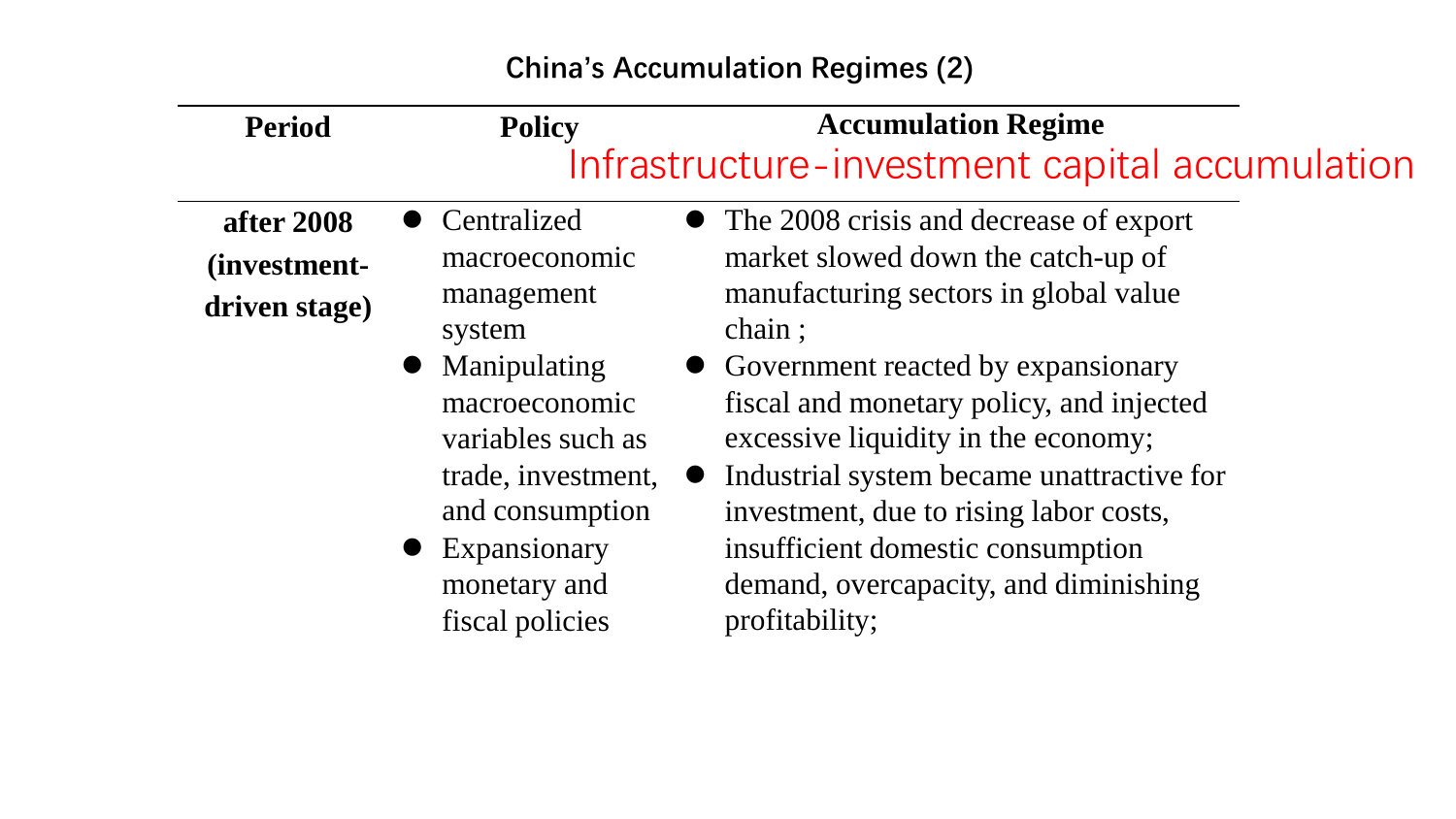### 6. The deviated regime of properties-financial assets investment

| <b>Period</b> | <b>Policy</b>                                                | <b>Accumulation Regime</b>                                                                                                                                      |  |  |  |
|---------------|--------------------------------------------------------------|-----------------------------------------------------------------------------------------------------------------------------------------------------------------|--|--|--|
|               | Property-financial capital accumulation                      |                                                                                                                                                                 |  |  |  |
| after 2008    |                                                              | Excessive money supply flooded and                                                                                                                              |  |  |  |
| (investment-  | Economic re-                                                 | accumulated in property markets, then stock                                                                                                                     |  |  |  |
| driven stage) | launching<br>package (2008)<br>Macroeconomi<br>c rebalancing | markets, and recently foreign exchange<br>markets, creating several rounds of inflation<br>of assets prices, financial instability, and<br>permanent bad loans; |  |  |  |
|               | $(2008 - 2014)$                                              | Central government had to spend more                                                                                                                            |  |  |  |
|               | • Supply-side                                                | energies and resources on fiscal and                                                                                                                            |  |  |  |
|               | Structural<br><b>Reform (2014-</b><br>present)               | monetary policies to handle the newly-added<br>problems of financial system, somehow<br>leaving aside its industrial system which had                           |  |  |  |
|               | Belt and Road                                                | been decoupled from the financial realm but                                                                                                                     |  |  |  |
|               | Initiative                                                   | faced of the persisting problem of sustaining                                                                                                                   |  |  |  |
|               | $(2013 - present)$                                           | and upgrading.                                                                                                                                                  |  |  |  |
|               |                                                              | Finance-driven growth has been exhausted in<br>2015                                                                                                             |  |  |  |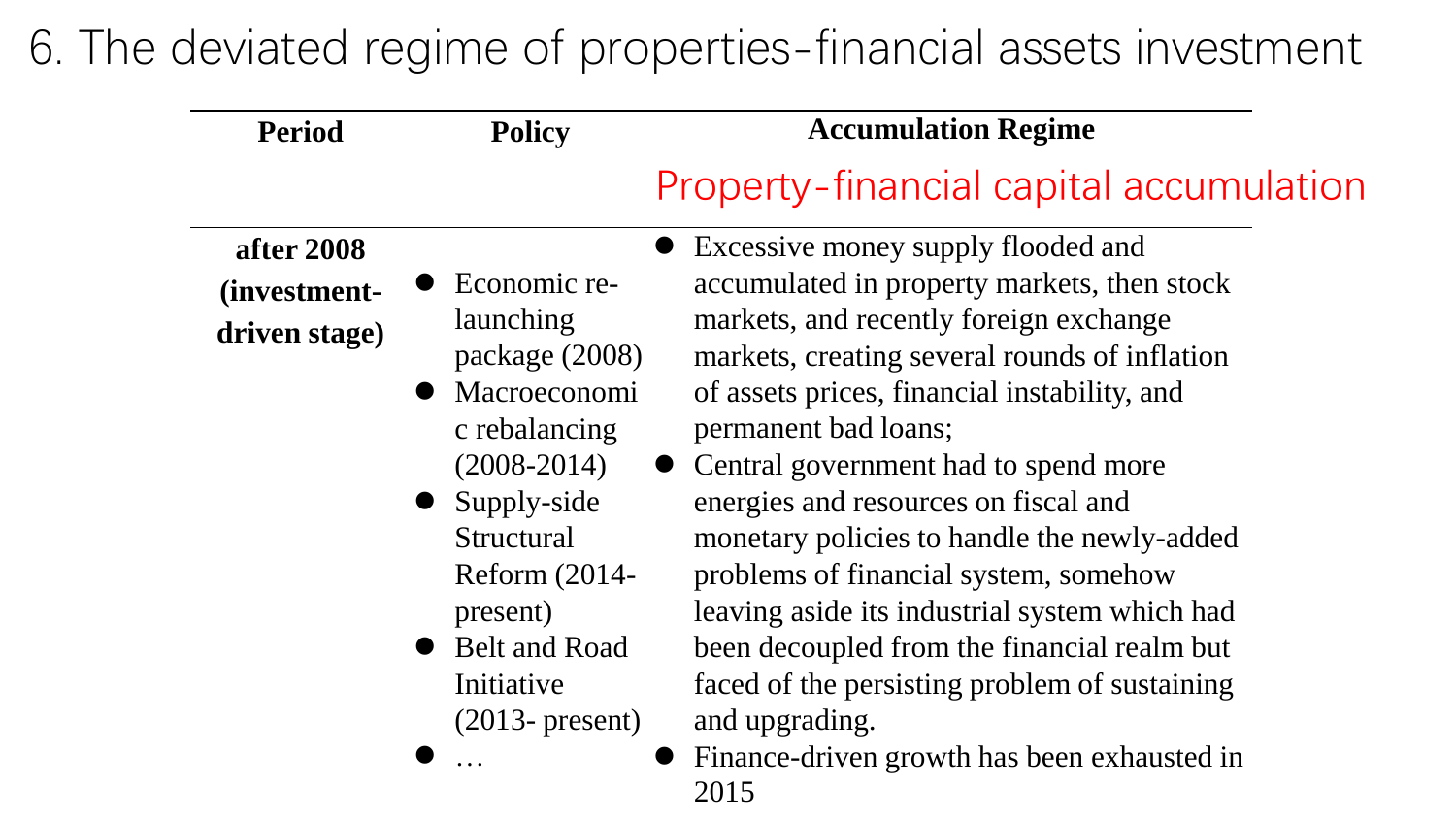#### China's world-historic dependence on real estate

Share in gross domestic product of construction and real estate activity (%)

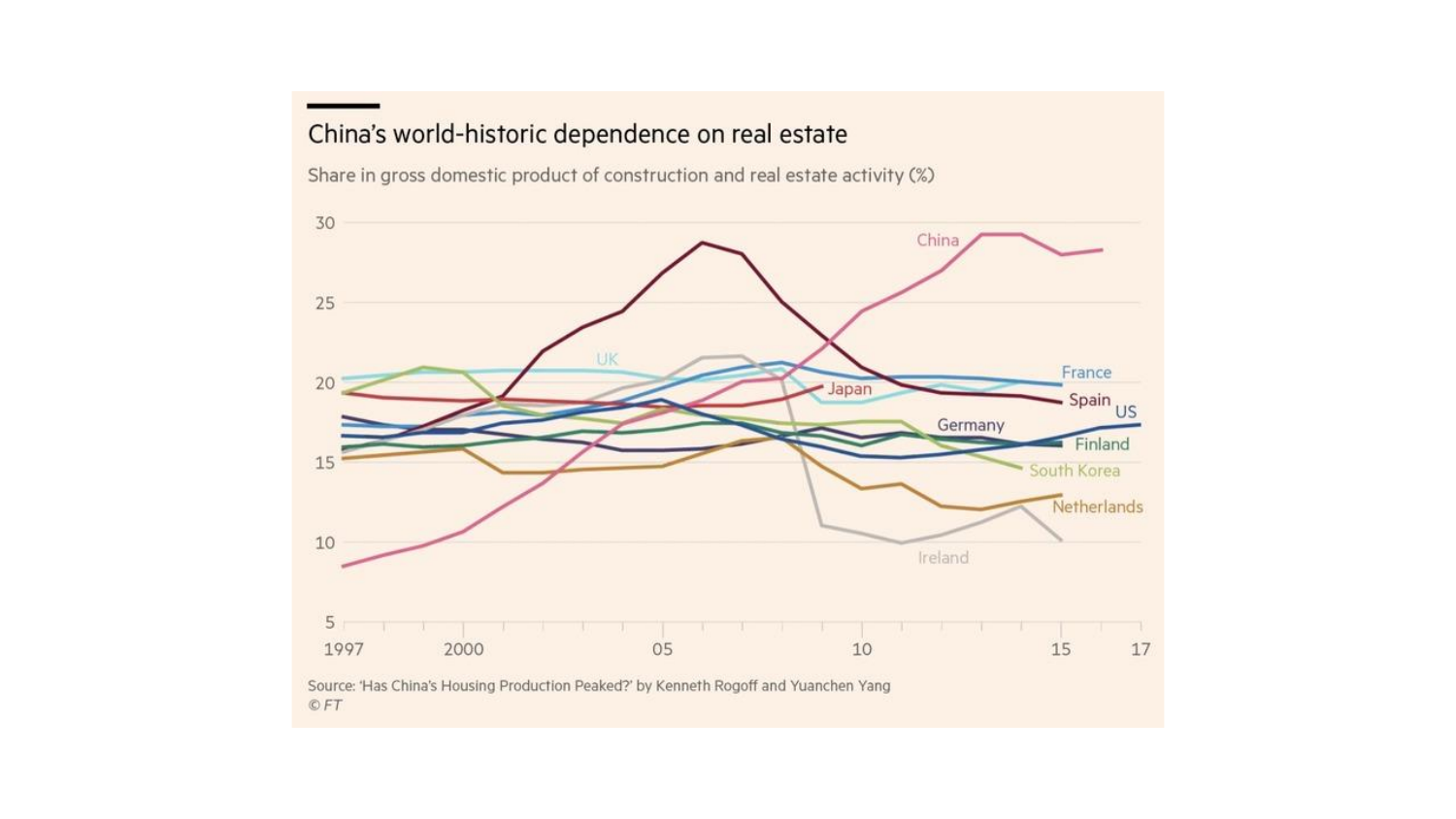## 2015: the Chinese version of financial crisis of 1929 or 2008 ?

**Crisis of " property-financial accumulation regime":** 

- **1) decoupling of real and monetary economies, and financialization of innovation system = speculation of financial capital in name of innovation;**
- **2) exhausting "accumulation regimes" within the current "techno-economic paradigm" = no place to earn money !**

#### The Shanghai Composite Meltdown

After its worst decline since 2007, this year's massive gains are now gone.

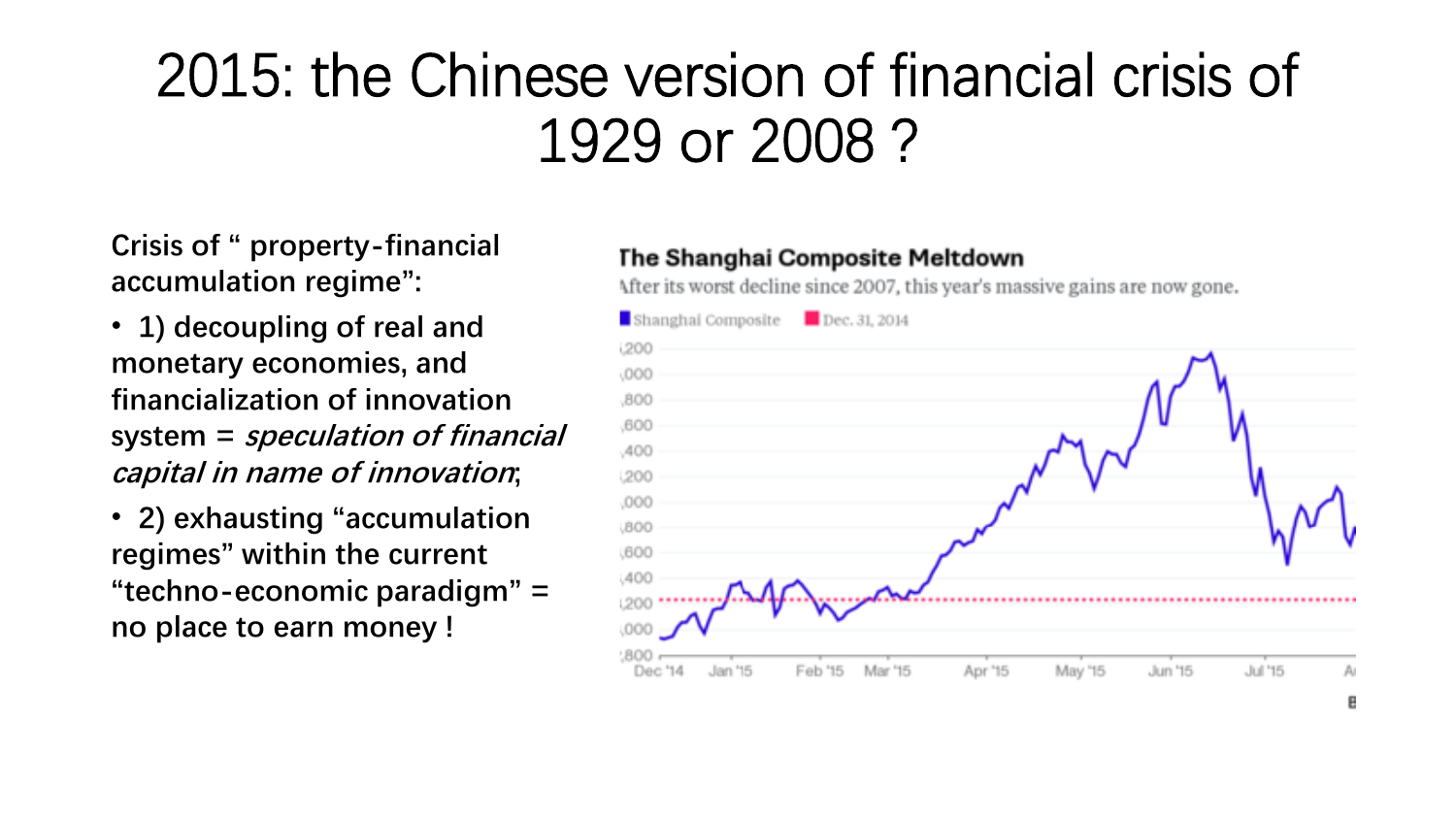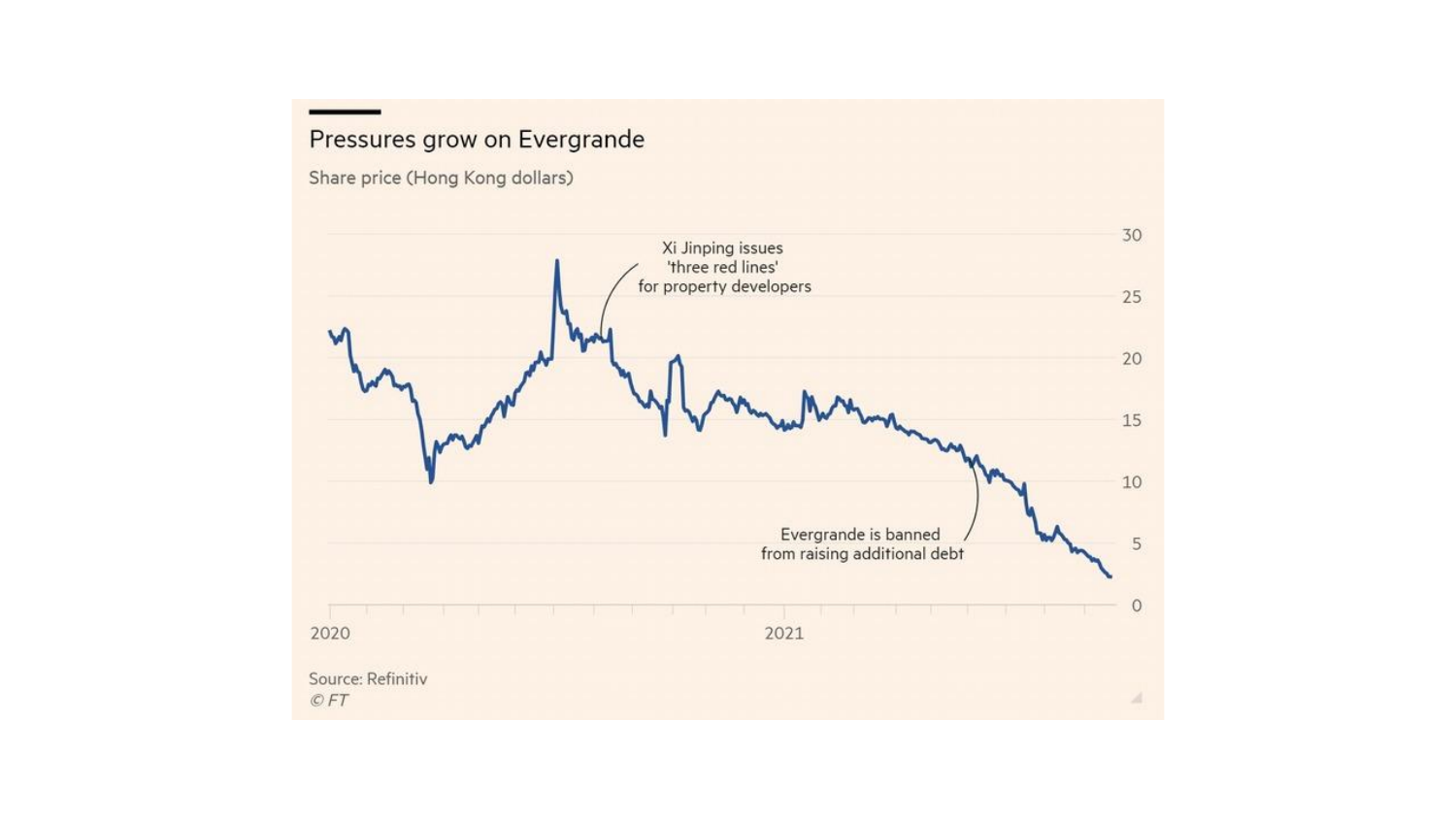# 7. The rising problem of digital platform regime

### **Digital platform economy**

- E-commerce, mobile payment, shared mobility, etc.
- Expansion in traditional sectors
- Fintech and penetration in financial system
- Big data
- Digital firms listed in US stock market
- Emerging from bottom and private sector

### **"Regulation" problems for government**

- "too big to control"
- Breaking up the monopoly of State banks
- Threat to national security, data security, and information control
- Foreign capital and international relation risk
- Risk of "out of control"
- Irrelevant to "real economy"
- Revenue and benefits to government are not significant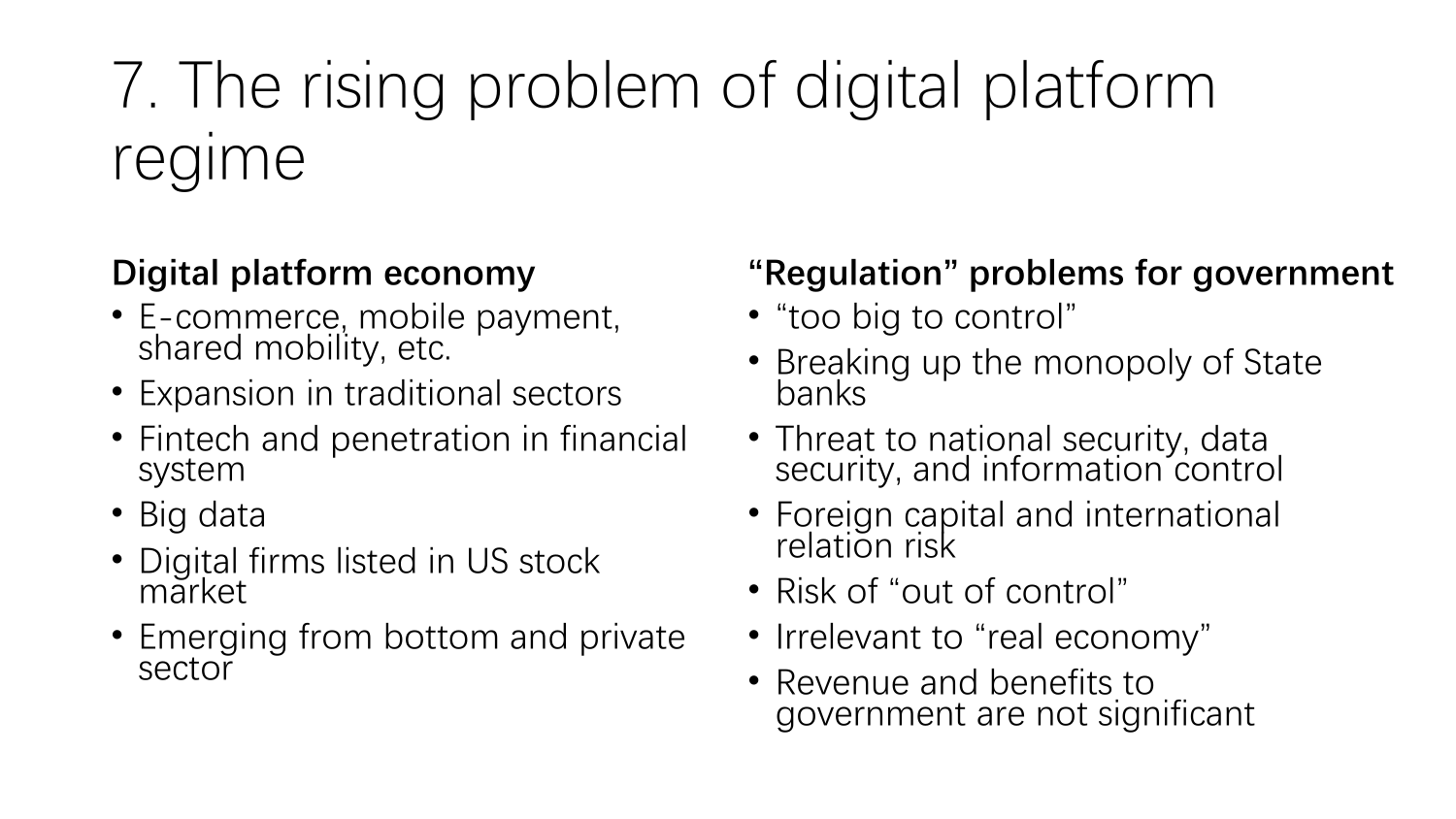## Central Economic Tasks 2021 (CCP economic work meeting 2020)

- **1. Strengthen national strategic scientific and technological strength**
- **2. Enhance the independent controllability of the industrial supply chain**
- 3. Adhere to the strategic basis of expanding domestic demand
- 4. Comprehensively promote reform and opening up
- 5. Solve the problem of agricultural seeds and cultivated land
- 6. Strengthen anti-monopoly and prevent disorderly expansion of capital
- 7. Solve the outstanding problems of housing in big cities
- 8. Do a good job in carbon peaking and carbon neutrality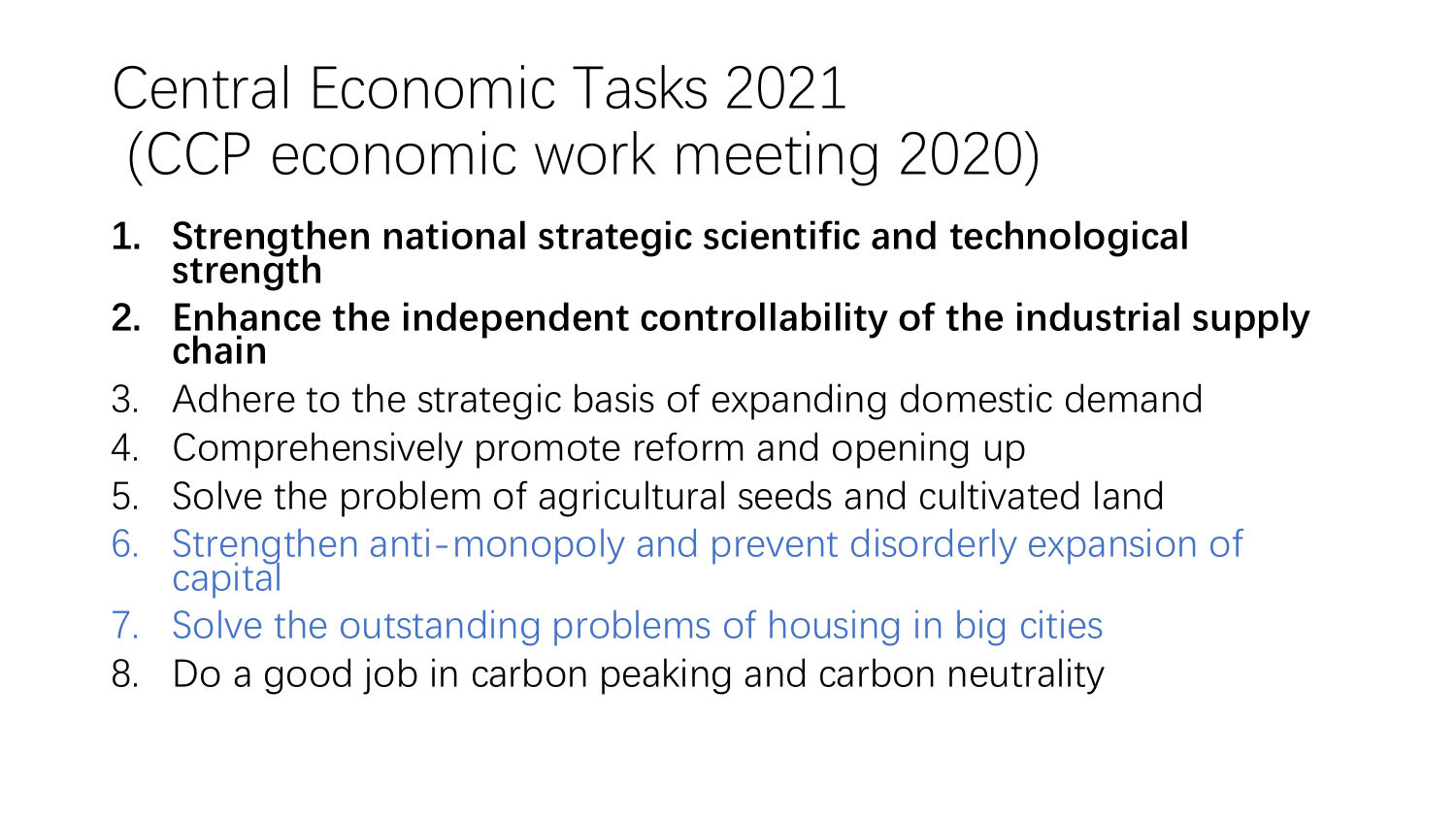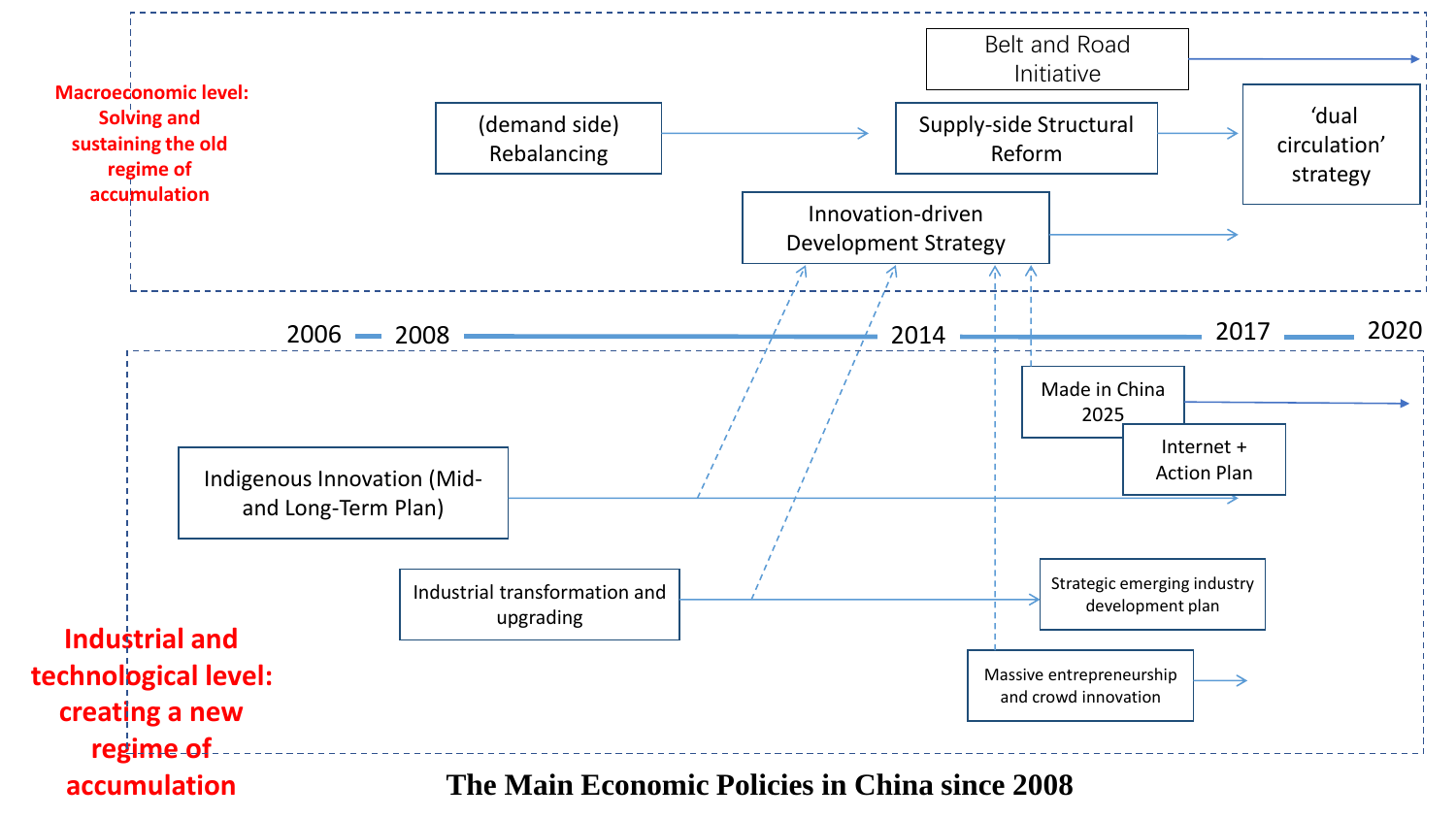### 8. The mid-term desire for intelligent manufacturing regime

| <b>Period</b>                                                   | <b>Policy</b>                                                                                                                                                                                                                                                                                                                                                                            | <b>Accumulation Regime</b>                                                                                                                                                                                                                                                                                                                                                                                                                                                                                     |
|-----------------------------------------------------------------|------------------------------------------------------------------------------------------------------------------------------------------------------------------------------------------------------------------------------------------------------------------------------------------------------------------------------------------------------------------------------------------|----------------------------------------------------------------------------------------------------------------------------------------------------------------------------------------------------------------------------------------------------------------------------------------------------------------------------------------------------------------------------------------------------------------------------------------------------------------------------------------------------------------|
|                                                                 |                                                                                                                                                                                                                                                                                                                                                                                          | "Intelligent manufacturing" capital accumulation                                                                                                                                                                                                                                                                                                                                                                                                                                                               |
| <b>After 2015</b><br>("Desired"<br>innovation-<br>driven stage) | <b>Innovation policy or Chinese</b><br>innovation-driven development<br>strategy, including:<br>Mid- and Long-Term Science $\&$<br><b>Technology Plan Outline</b><br>Industrial Transformation &<br><b>Upgrading Plan</b><br>Massive Entrepreneurship and<br><b>Crowd Innovation Strategy</b><br>"Made in China 2025"<br><b>Innovation-driven Development</b><br><b>Strategy Outline</b> | The expected new mode of production<br>will include:<br>Industrial competitiveness based on<br>strong science & technology development;<br>World class exports;<br>High skilled jobs;<br>High-tech industries (10);<br>High added-value activities;<br>Dynamics of entrepreneurship;<br>$\dddot{\bullet}$ .<br>The new regime of accumulation will be<br>based on:<br>emerging and world-leading digital<br>platform capitalism<br>implementation of intelligent<br>manufacturing system across all industries |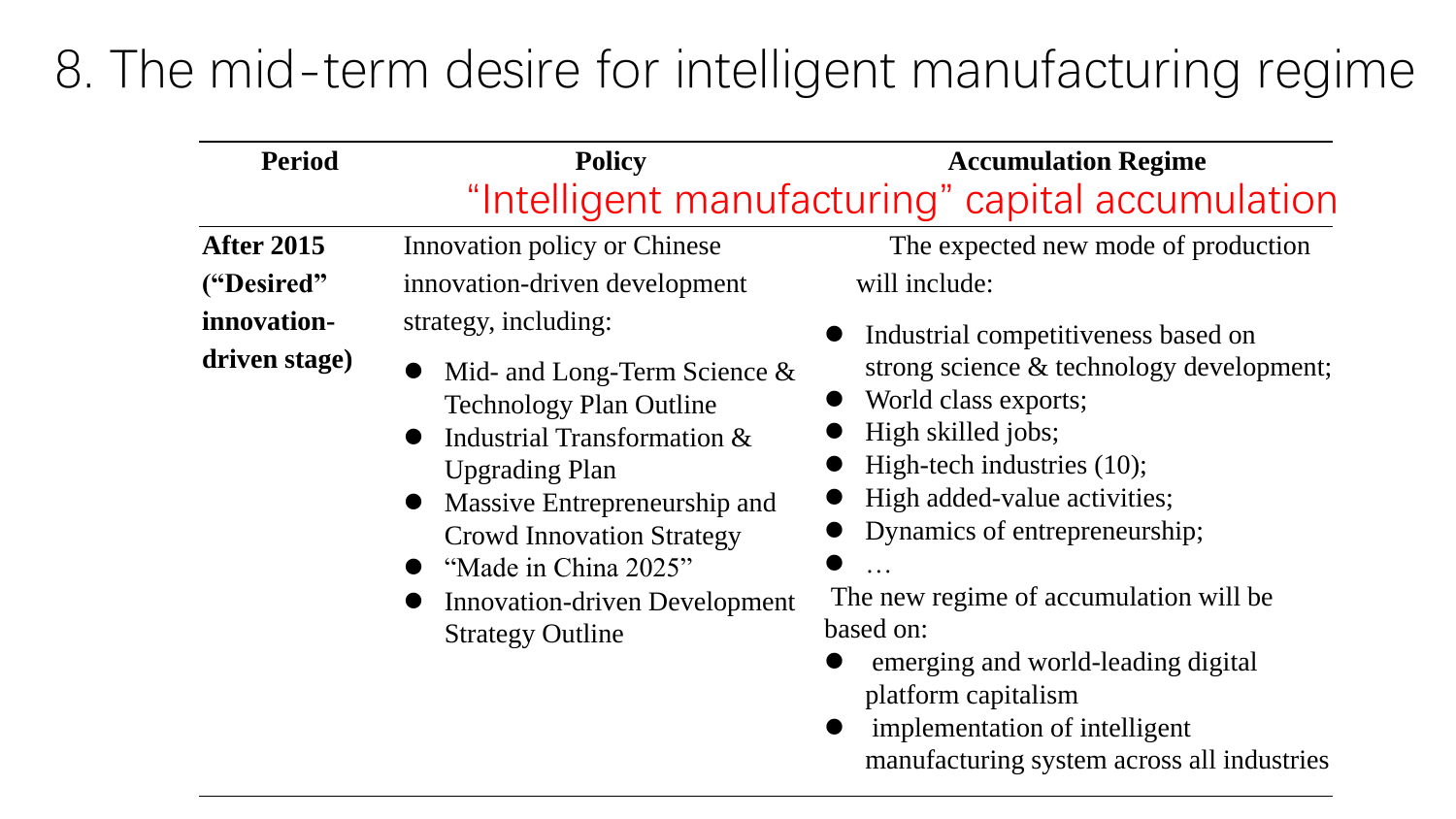### Techno-Economic Paradigm in China: The uncertain future for government

**Platform bubble and asset trap**

Finance- and assets-led regime

- Profit making is mainly through rentgenerating capital operation and accumulation such as investment in stock market, foreign exchanges, and bubbled real estate.
- Macroeconomy can be in stag-inflation and it is what the Chinese government is fighting to avoid.
- **Made by the World, Bought by China**
- Digital platform-led regime
- Fast expansion of China's service economy, especially ecommerce along with low-end strategies of manufacturing rationalization or no restructuring at all.
- Chinese government tries to not only depend on this American path.

**Intelligent** manufacturing-led regime

**Made in China, Buy by the World**

China successfully transforms its industrial sectors and upgrades to advanced manufacturing in becoming flexibly specialized in innovative technologies both for new process, products, components, and systems.

**Made and buy by China**

Integration of manufacturing and platform-led regimes

- In integrating customer interfaces, production and supply chains under the intelligent manufacturing paradigm, China's whole manufacturing industry, and even the foreign manufacturing sectors are becoming a supporting part of the Chinese e-commerce service system.
- Manufacturing will no longer be the sole focus of accumulation regime which will turn to service, especially internet-based service sectors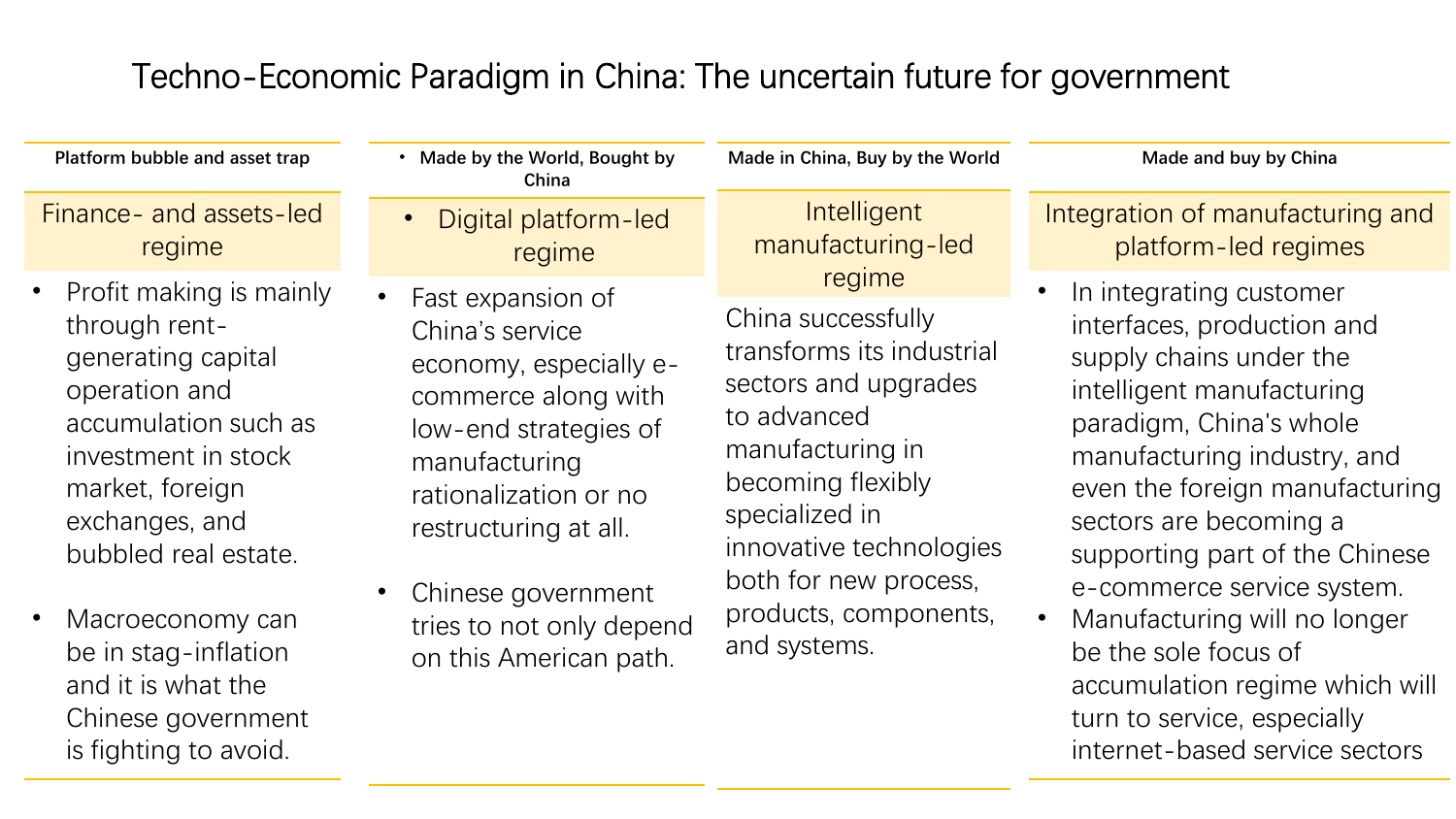# 9. The short-term challenge of exportmanufacturing regime during Covid

### **Supply chain destabilizers**

- Labor, land, and all other fact costs rise rapidly
- Operation risk, such as power crunch
- Policy and international relation risks are increasing

### **Supply chain stabilizers**

- Supply chains are complete, and clusters are well developed
- US import from China is still robust
- Compared to other countries, China's low cases of Covid-19

#### **Critical enablers to supply chain in long run**

- Development of intelligent manufacturing and digital transformation of industries
- Innovation system and core technology development